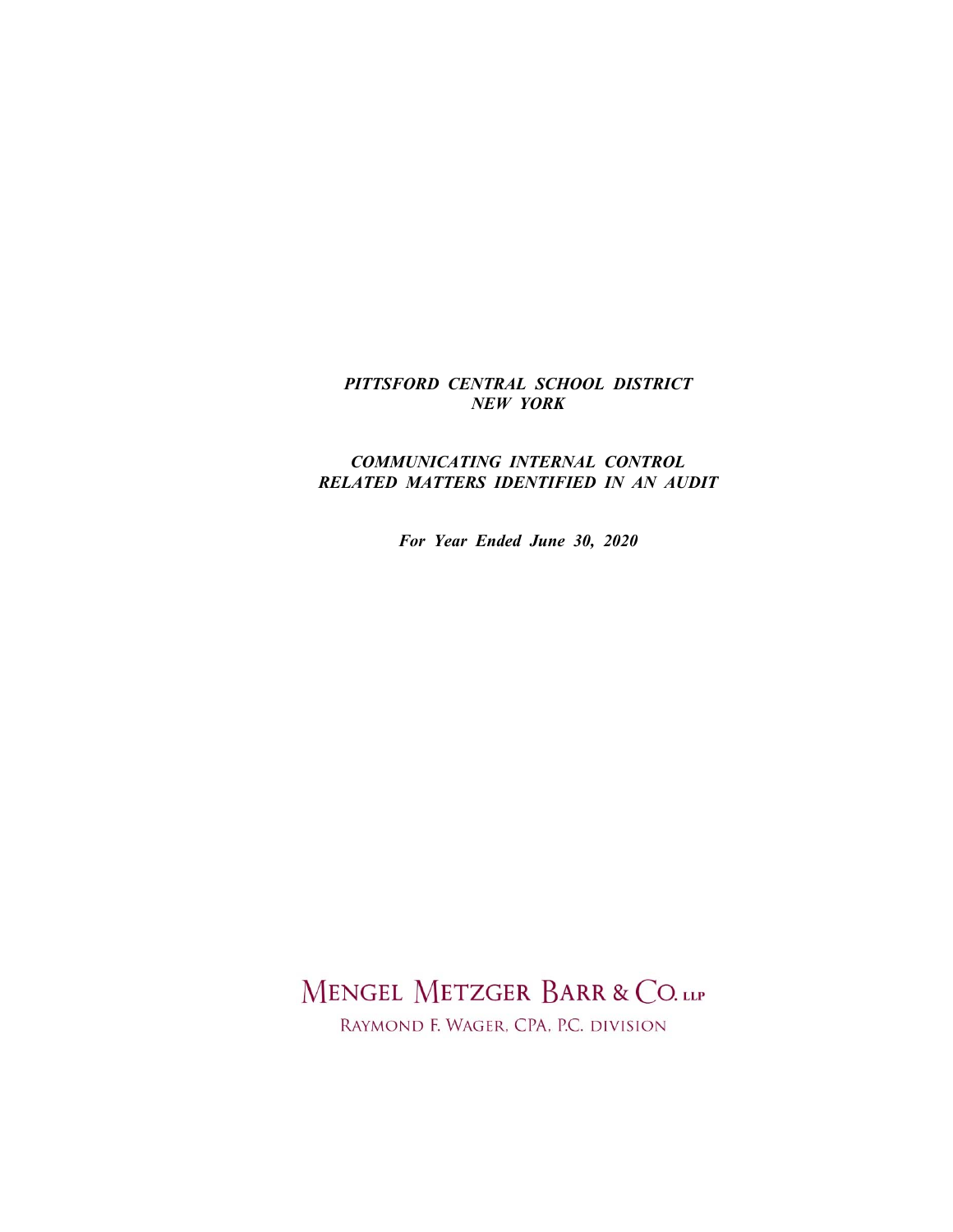# MENGEL METZGER BARR & CO. LLP

Raymond F. Wager, CPA, P.C. division

September 9, 2020

To the Board of Education Pittsford Central School District, New York

In planning and performing our audit of the financial statements of the governmental activities, each major fund, and the aggregate remaining fund information of the Pittsford Central School District, New York as of and for the year ended June 30, 2020, in accordance with auditing standards generally accepted in the United States of America, we considered the Pittsford Central School District, New York's internal control over financial reporting (internal control) as a basis for designing audit procedures that are appropriate in the circumstances for the purpose of expressing our opinions on the financial statements, but not for the purpose of expressing an opinion on the effectiveness of the District's internal control. Accordingly, we do not express an opinion on the effectiveness of the District's internal control.

A deficiency in internal control exists when the design or operation of a control does not allow management or employees, in the normal course of performing their assigned functions, to prevent, or detect and correct misstatements on a timely basis. A material weakness is a deficiency, or combination of deficiencies, in internal control, such that there is a reasonable possibility that a material misstatement of the District's financial statements will not be prevented, or detected and corrected on a timely basis.

Our consideration of internal control was for the limited purpose described in the first paragraph and was not designed to identify all deficiencies in internal control that might be material weaknesses. Given these limitations during our audit, we did not identify any deficiencies in internal control that we consider to be material weaknesses. However material weaknesses may exist that have not been identified.

## **Prior Year Deficiency Pending Corrective Action:**

## **Offsite Collections** –

Our examination revealed two instances totaling more than \$4,000 each where Drivers Education receipts were not deposited in a timely manner.

We recommend the District continue to make every effort to deposit funds within 3-5 business days after being received.

1